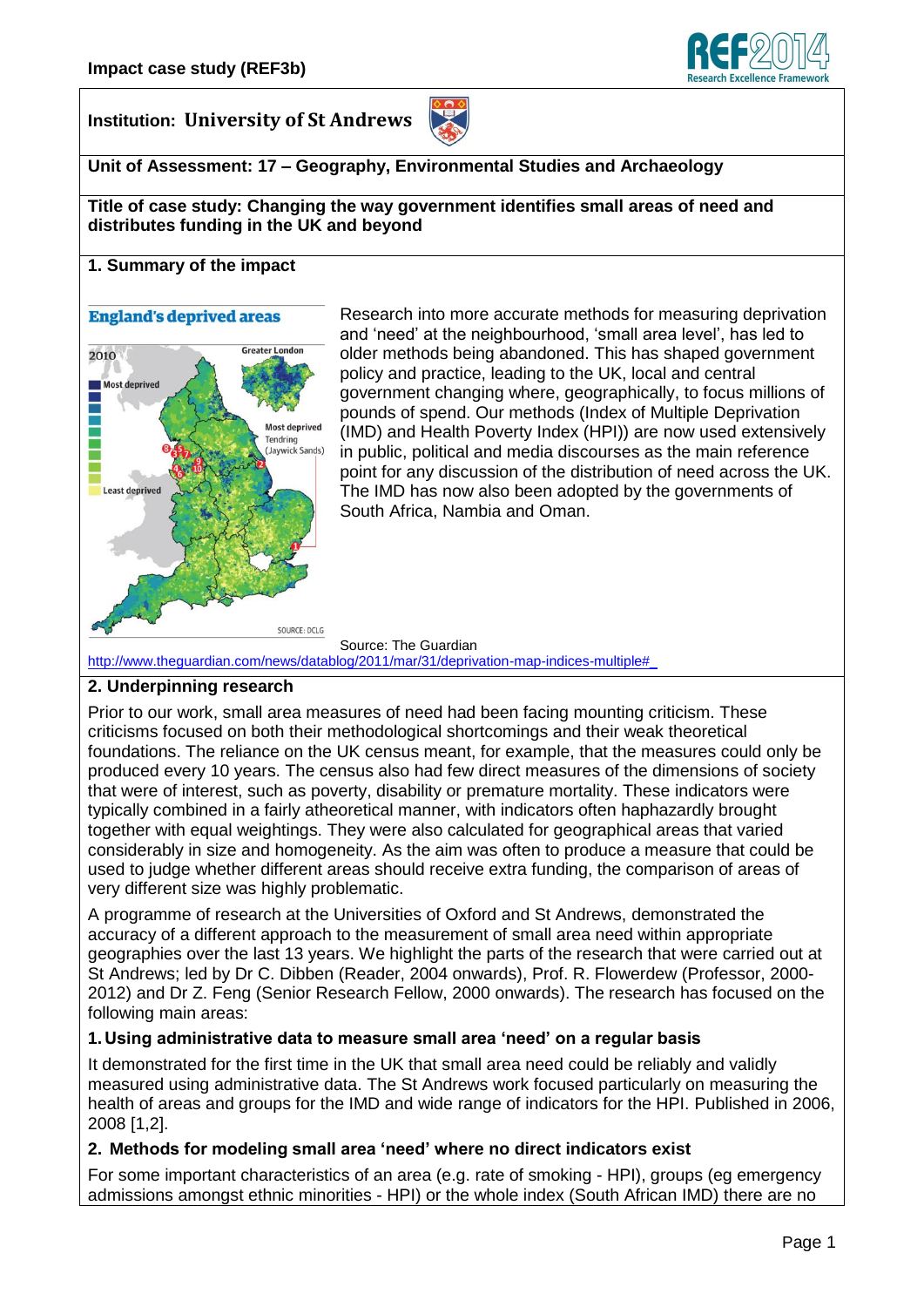

direct small areas indicators available. We therefore developed a synthetic modeling technique to estimate these missing characteristics. Published in 2008, 2010 [2,3].

## **3. How to produce small areas of similar population size and homogeneity.**

We developed a method for creating small area geography for the Scottish IMD through the use of spatial modelling and complex geoinformatic algorithms to build homogenous areas with similarly sized populations. Published in 2007 [4].

# **4. How to combine indicators, into an index, in a theoretically sound manner.**

Using different modelling techniques and eliciting public opinions (revealed preference and discrete choice) we derived empirically validated weightings, for the IMD, with which to combine small area measures. Prior to this weights had been more arbitrarily assigned. Published in 2007 [5].

#### **3. References to the research**

These key research papers have been assessed both through peer review and a large number of official government consultation processes, policy forums, Statistical Agency reviews and critical discussion with interest groups. These measures continue to be widely used and this is indicative of the confidence the UK has in the methodology, i.e. that it is internationally excellent in terms of originality, significance and rigour or better.

1. Noble, M Wright, G Smith G and Dibben, C (2006) Measuring Multiple Deprivation at the Small Area Level. *Environment and Planning A* **38** 169–185. doi: [10.1068/a37168](http://dx.doi.org/10.1068/a37168)

2. Dibben, C, Watson, J., Smith, T., Cox, M., Manley, D., Perry, I., Rolfe, L., Barnes, H., Wilkinson, K., Linn, J., Liu, L., Sims, A., and Hill, A. (2008) The Health Poverty Index. The NHS Information Centre. Leeds, UK. <http://www.hpi.org.uk/>

3. Noble, M., Dibben, C. and Wright, G. (2010) The South African Index of Multiple Deprivation 2007 at Datazone Level (modelled), Pretoria: Department of Social Development.

<http://www.casasp.ox.ac.uk/docs/SAIMD%20modelled%20for%20Web%20March%202%202010.pdf>

4. Flowerdew R, Feng Z and Manley D (2007) Constructing data zones for Scottish Neighbourhood Statistics *Computers, Environment and Urban Systems* 31, 76-90.

doi: <http://dx.doi.org/10.1016/j.compenvurbsys.2005.07.008>

5. Dibben C. Atherton I. Cox M. Watson V. Sutton M. Ryan M. (2007) Investigating the impact of changing the weights that underpin the Index of Multiple Deprivation 2004*.* Department of Communities and Local Government, London.

[http://webarchive.nationalarchives.gov.uk/20100410180038/http://www.communities.gov.uk/docum](http://webarchive.nationalarchives.gov.uk/20100410180038/http:/www.communities.gov.uk/documents/communities/pdf/323211.pdf) [ents/communities/pdf/323211.pdf](http://webarchive.nationalarchives.gov.uk/20100410180038/http:/www.communities.gov.uk/documents/communities/pdf/323211.pdf)

### **4. Details of the impact**

The research described above convinced UK government departments to invest in multiple editions of the Index of Multiple Deprivation (IMD) and the Health Poverty Index (HPI). These have had considerable impact:

[1] changing where the government (national and local) allocates funding – leading to investment in areas of genuine need,

[2] being the main point of reference for parliamentary debates on the geographical distribution of deprivation across the UK – impacting policy in UK,

[3] used extensively in the media in articles about geographical inequalities across the UK – and therefore have influenced the public understanding of patterns of need,

[4] as a way children are taught about patterns of 'need',

[5] has been adopted by a number of countries across the world.

The IMD *"have had a huge impact in terms of both reach and significance. The impact has been so great that it is almost hard to remember what life was like before they existed ..the SIMD [IMD in*  Scotland] are certainly the standard which are extremely widely used by a very wide range of *users. … The benefits of this have been huge."* (Senior manager, National Records of Scotland) [S1].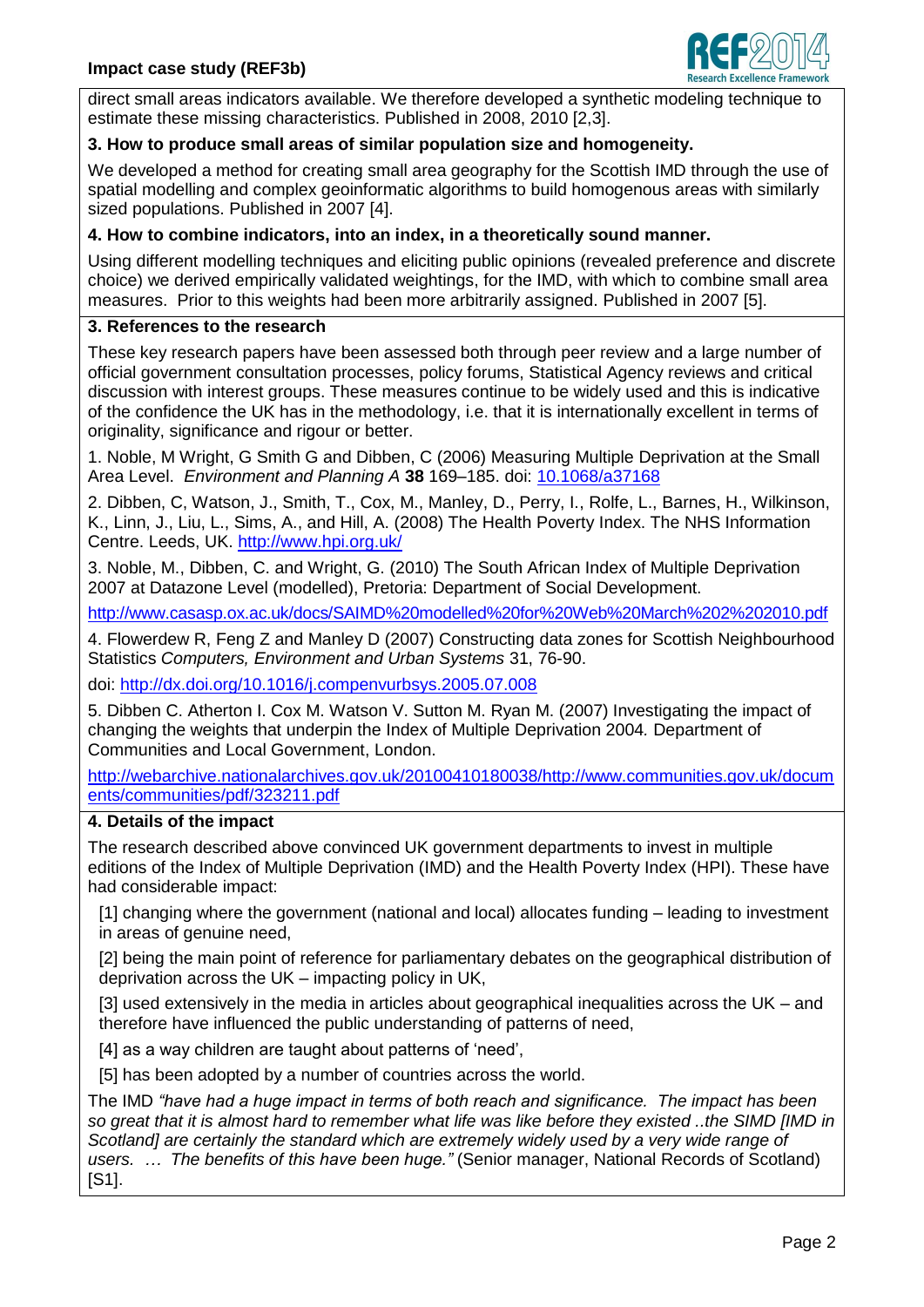

## **(1) In resource allocation and policy decision making across the UK**

*"The Indices of Multiple Deprivation and its component indices are probably the main mechanisms used in government at the moment to distinguish between small areas for the purposes of analysing area change, monitoring performance, setting targets and allocating funding."* [S6]

*"The Indices of Multiple Deprivation (IMD) are used extensively to analyse patterns of deprivation and inform the identification of areas by local and central government that would benefit from special initiatives or programmes and as a tool to determine eligibility for specific funding."* [S7]

About **1% of all** government spending per year is allocated using the IMD - **~£ 7 billion per year**  (author's calculation). The IMD when first used led to considerable change in where resources were being allocated across the UK, in particular it saw resources moving from some parts of London to deprived parts of the North East and North West of England (The Association of London Government calculated this change at £265 million leaving London per year). The fact that the IMD is accepted as an accurate measure of need, despite these large changes in where funding was allocated, is strong evidence that it is redirecting resources to areas of real need.

The IMD is also used extensively in local government [S2-S5]. For example for **Falkirk Council,** it "*is of major significance to us. We use it to target resources, e.g. young people who would be eligible for employment training programmes. We use it to identify areas of need. It has on occasion been a factor in defining service delivery areas to ensure that our areas of deprivation are not concentrated in one particular service delivery area"* (Senior manage Falkirk Council). [S5]

The Improvement and Development Agency argue that the HPI is a "*web based tool covering all local authority districts in England… Rather than being a tool for monitoring inequalities and evaluating the effectiveness of interventions, [it is] an essential summary at the start of the decision-making process as part of assessing needs and facilitating discussion within local partnerships on local priorities*." [S8]

#### **(2) In the way politicians discuss the geographical patterns of 'need' across the UK**

- The IMD has consistently been central to debates at a national level a search of **Hansard**  reveals **402** occasions in the last 10 years when it has been part of debates or parliamentary questions – this level of reference has been consistent in the period since 2008.
- It is used in evidence for select committees, e.g. House of Commons 2011 Communities and Local Government Committee Regeneration, 2011 the House of Lords Select Committee on HIV and AIDS in the United Kingdom. [S9]

James Wharton MP, for example, when questioning civil servants during the Public Accounts Committee 2010 review of health inequalities uses statistics based on the IMD to "*find that 52% of the deprived areas are not within the Spearheaded areas, so it seems not only that where we are or have been targeting we have picked up some areas that are perhaps not in as desperate a need as others, but then you are missing out a huge chunk of deprived areas which could benefit from this.*" [S10]

The IMD is a tool for political accountability. David Walker *(former director of communications at the Audit Commission)* writes that the public should "*laud a decision to go ahead with the publication of the latest IMD figures – because they redirect attention to the huge disparity of resources and social conditions between England's local areas….Rich boroughs might, privately, aspire to get rid of their poor residents, and housing benefit changes may help achieve that. But the IMD shows councils cannot, for the foreseeable future, escape their fate as instruments of social justice."* [S11].

## **(3) In the way journalists describe geographical patterns of 'need' across the UK**

- A search of the **BBC website** reveals its use in **131** articles referencing it and on the **Guardian**  website **61 times** in the last ten years**.**
- A search using Google reveals **1,000+** references to it on local government reports, websites, newspaper articles etc. Of these 1,000, about **500** were referenced in published books, reports.

For example an article in the **Guardian, 14 November 2012** *"Analysis of the data by the Guardian reveals that in the 50 worst councils affected by the government's decision to slash local authority budgets from 2010, the average cut was £160 per head. This group included the poorest populations in Britain – such as the most deprived council in the country, Hackney, and struggling*